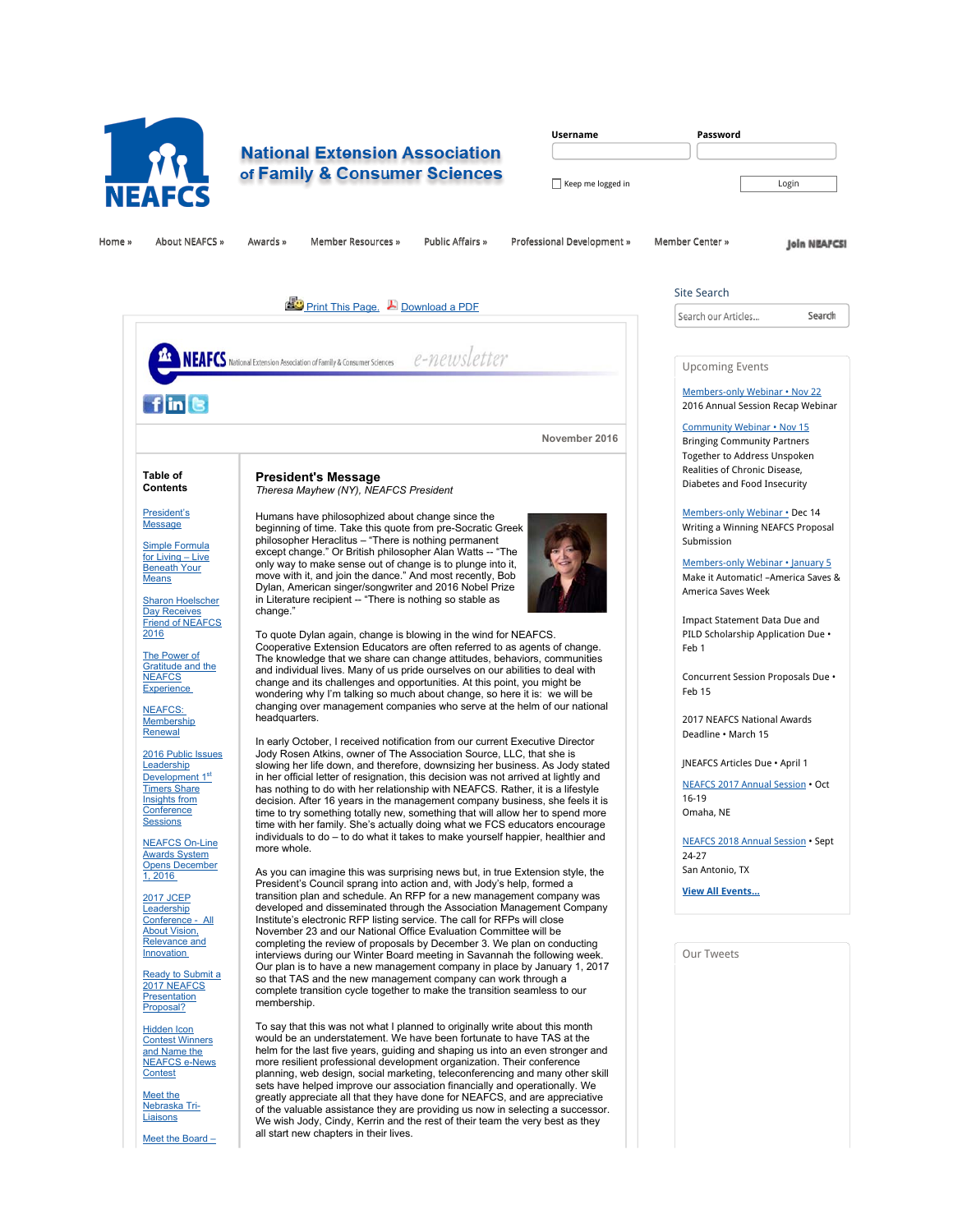#### **NEAFCS Secretary**

# unfolds. Thanks for all that you do for NEAFCS!

Terri

#### **Important Dates**

Members-only<br>Webinar • Nov 22<br>2016 Annual Session Recap Webinar

## Community Webinar • Nov 15

**Bringing Community** Partners Together to Address Unspoken Realities of Chronic Disease, Diabetes and Food Insecurity

#### Members-only

Webinar • Dec 14 Writing a Winning **NEAFCS** Proposal Submission

Members-only<br>Webinar • January

<mark>5</mark><br>Make it Automatic! –America Saves & America Saves Week

Impact Statement Data Due and PILD Scholarship Application Due • Feb 1

Concurrent Session Proposals Due • Feb 15

2017 NEAFCS National Awards Deadline • March 15

JNEAFCS Articles Due • March 1

## NEAFCS 2017 Annual Session Oct 15-19

Omaha, NE

NEAFCS 2018 Annual Session Sept 24-27 San Antonio, TX

View All Events...

Please know that your Board and TAS are doing everything possible to make this transition as smooth and seamless as possible. We will provide you with updates as we move forward and appreciate your support as this process

Sincerely,

#### *Back to top*

#### **Simple Formula for Living – Live Beneath You***r Means Theresa Mayhew (NY), President*

Many of you that attended Annual Session asked me to share the passage I read after being installed as President. I mentioned that I was unable to attribute it to a specific author. The only sourcing said it came from a Quaker newsletter. I have it posted in my office so I can glance at it whenever I need some inspiration. I hope it does the same for you!

Live beneath your means and within your seams. Return everything you borrow. Stop blaming other people. Admit it when you make a mistake. Give all the clothes you haven't worn in the last three years to charity. Listen more; talk less. Do something nice and try not to get caught. Strive for excellence, not perfection. Be on time. Don't make excuses. Don't argue. Get organized. Be kind to kind people. Be kind to unkind people. Let someone cut ahead of you in line. Take time to be alone. Reread your favorite book. Cultivate good manners. Be humble. Realize and accept that life isn't fair. Know when to keep your mouth shut. Go an entire day without criticizing anyone. Learn from the past. Plan for the future. Live in the present. Don't sweat the small stuff. It's all small stuff.

#### Back to top

#### **Sharon Hoelscher Day Receives Friend of NEAFCS 2016** *Debby Mathews (AL), Immediate Past President*



Sharon Hoelscher Day was honored on Thursday, September 15, 2016 at the NEAFCS Annual Session Awards Ceremony in Big Sky, Montana for her leadership to create the NEAFCS Endowment. In recognition of this accomplishment, she received the Friend of NEAFCS award, the most prestigious award given by NEAFCS. Sharon was NEAFCS

President 2003-2004 and prior to that she served as Vice President for Public Policy. She also served as national president of the Joint Council of Extension Professionals.

Day received her BS from the Ohio State University and MA from Michigan State University. She is Emerita Extension Faculty, University of Arizona Cooperative Extension where she developed Bone Builders, an osteoporosis prevention program, and other healthy lifestyle outreach programs. Sharon was primary investigator or co-PI in more than \$3.4 million of program grants.

Sharon Hoelscher Day just completed work on a national Nutrition and Wellness Educator Certification project for the American Association of Family and Consumer Sciences. The new Certification is now available through AAFCS.

Other honors Day has received are the American Association of Family and Consumer Sciences' Leader Award, the 2008 NEAFCS Extension Educator of the Year Award, and 2004 Extension Faculty of the Year by the University of Arizona. Sharon was the 2010-11 AAFCS Chalkley-Fenn Public Policy Scholar.

Sharon and her husband, Dan, live in northern Nevada near Lake Tahoe where they are active in their church and community. She serves on the Board of the Carson Valley Arts Council and is in charge of their concert series and events. Sharon was named 2015 CVAC Volunteer of the Year.

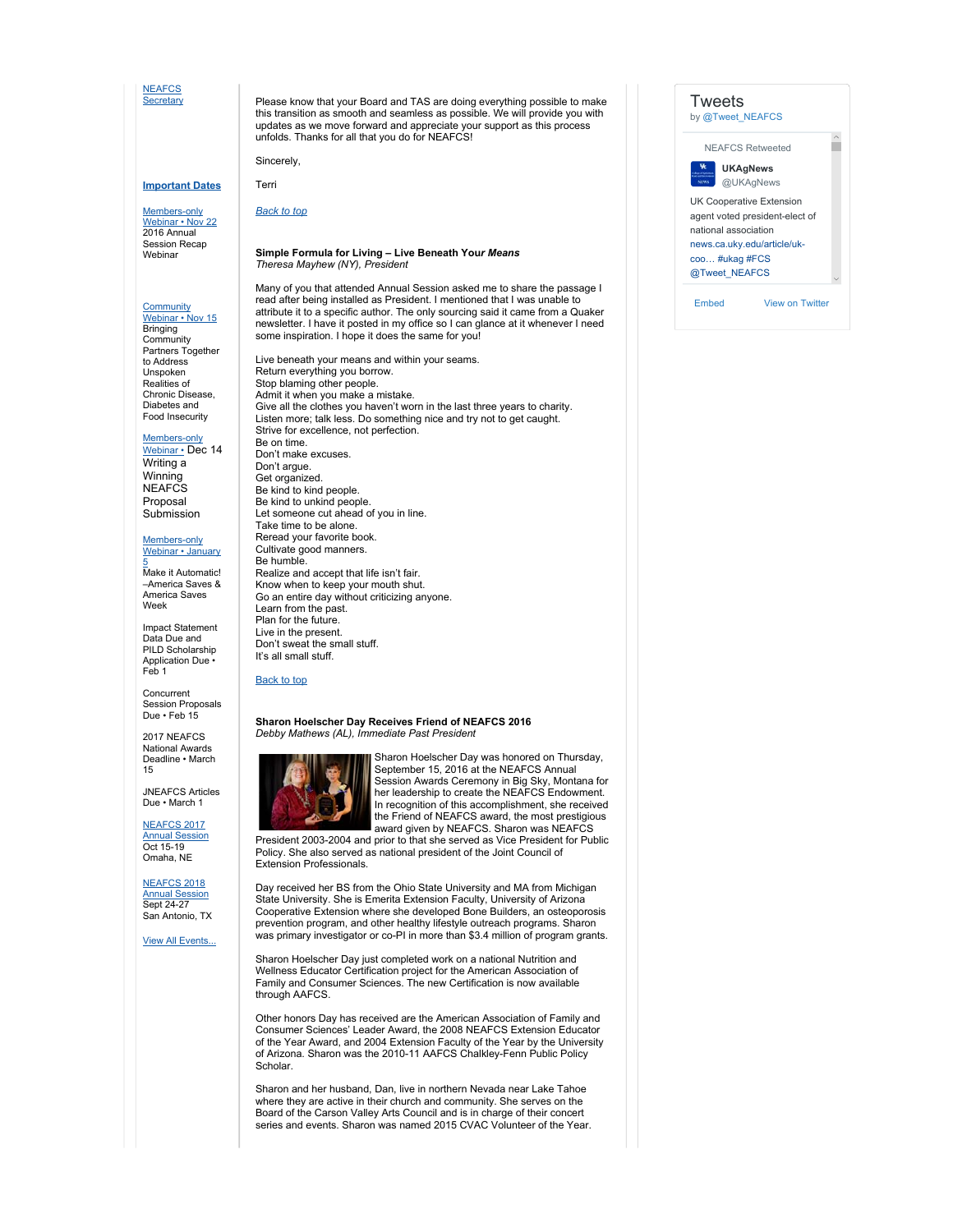**National Extension Association of Family & Consumer Science** 140 Island Way, Ste 316 **Clearwater** Beach, FL 33767 (561) 477-8100 jody@neafcs.org

Congratulations to Sharon Hoelscher Day, our 2016 Friend of NEAFCS award winner!

### *Back to top*

#### **The Power of Gratitude and the NEAFCS Experience** *Edda Z. Cotto-Rivera (GA), Vice President for Member Resources*



A couple of years ago, I wrote an article about the benefits of being grateful. It is proven that when we practice gratitude for a long period of time, we can start seeing positive changes in our health. Those who are grateful tend to practice preventive behaviors and have lower levels of stress than those who do not. As members of our organization, we get to experience opportunities that may bring us joy and feelings of gratitude. I still laugh when I think of our welcome event in Montana. I have noticed the commitment of our committee members who go far and

beyond in completing their plans of work and benefit our organization; our partners and exhibitors were engaged during our annual session; and the first timers and retirees enjoyed a fabulous morning breakfast together. These and many more are reasons to be thankful for!

Have you connected with anybody else outside of your state? Reach out to those you met during the last meeting, or those you have not contacted since we returned from Big Sky. Take time to think about joining a working committee and have a more engaged experience with NEAFCS. Encourage colleagues who are not members of our organization to join before the deadline and apply for awards. Be thankful and be contagious… and spread the gratitude of being a member of NEAFCS.

#### *Back to top*

#### **NEAFCS: Membership Renewal** *Nancy Stehulak (OH), Treasurer*



I am... I am... getting questions from many of you, that is! So here is one posed by a member.... "Is it mandatory to renew membership online at NEAFCS?"

Here is my answer:

When members complete the online update, they make greater use of their membership. They can join committees, get connected to their organization and get

updates to their inbox about webinars and the annual session. So membership does have privileges.

And the reason for a professional organization is professional development.

The membership fee remains at \$100 for NEAFCS. Here are the steps to renewal:

- 1. Log in to NEAFCS.org with your member username and password.
- 2. Under the 'Member Resources' tab, click 'Dues Renewal.'
- 3. Update your profile information in the online renewal form.
- 4. Print the Confirmation Page that comes up after you click submit.
- 5. Send the printed page to your Affiliate Treasurer, along with your \$100 check for your 2017 dues. Note that state and/or district dues may also apply.
- 6. When you have these steps complete, don't overlook taking a minute to upload your photo to the NEAFCS website under 'my profile'. I'll see you soon!

#### *Back to top*

**2016 Public Issues Leadership Development 1st Timers Share Insights from Conference Sessions**

*Glenda Hyde (OR), Vice President for Public Affairs*



The PILD conference was a wonderful opportunity for my professional development, and, one of the most beneficial conferences that I have attended. I learned how to better communicate with our stakeholders and policy makers. I now have a clearer understanding of Extension's Federal funding and its effects on our local programs. The most useful tool was learning to communicate how Extension programs are impacting the Economy, Education, Nutrition and Health concerns. *Maude Harris (MO)*

Alexis Cordova's session "Putting the Pieces Together: Leading Together" was educational, interactive and entertaining. She gave us effective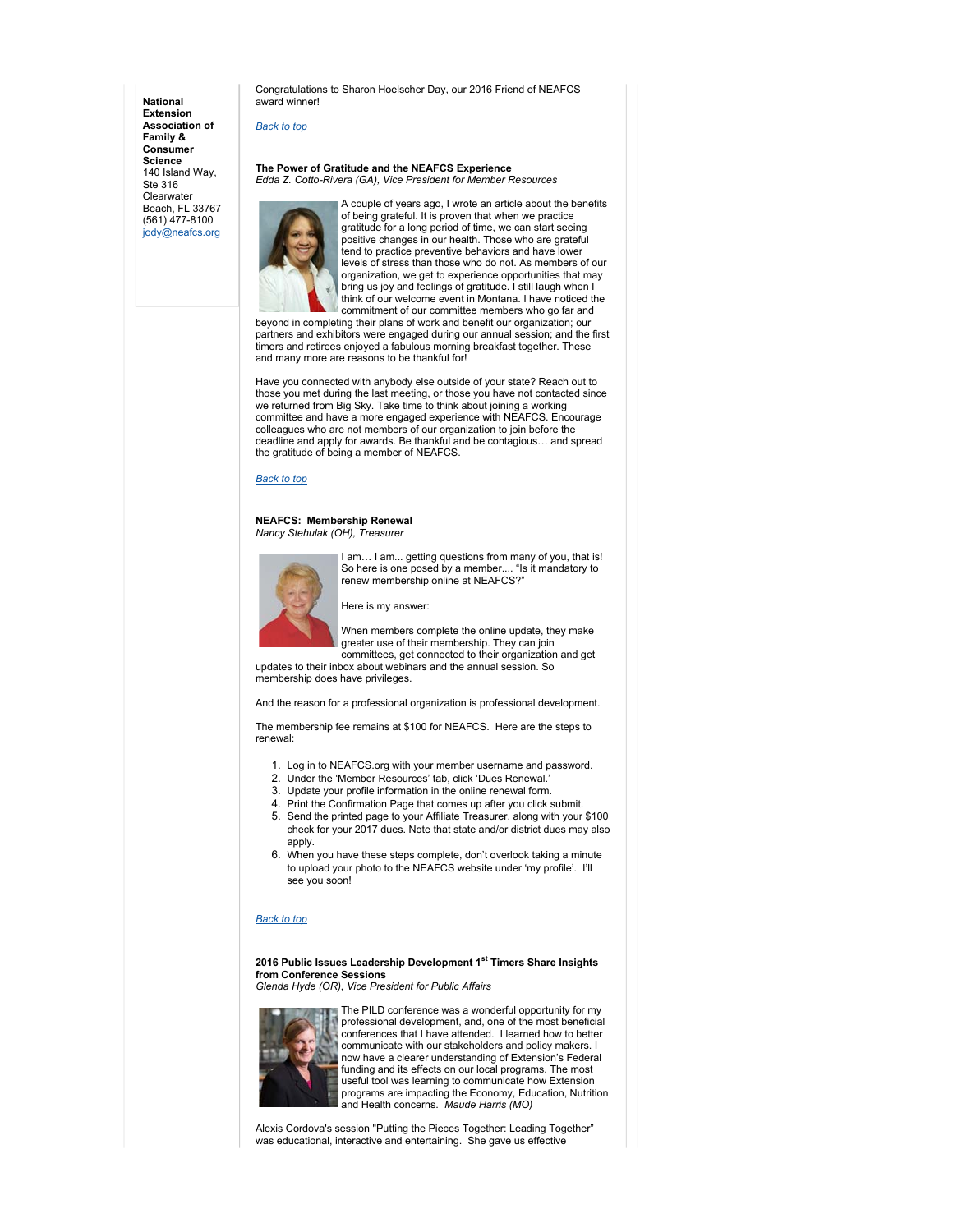strategies to facilitate the building of trust and sharing of leadership responsibilities among individuals, across cultures and between communities. I highly recommend this conference to other Extension professionals. *Misty Layne-Watkins (TN)*

I knew the importance of Cooperative Extension but only knew a fraction of the impact we can have. Through various key-note speakers and presenters, I was able to gain additional insight into what we can do through "Extending Knowledge, Changing Lives "and how important it is to tell our story to our national congressmen but also to our state and local leaders. *GaeLynn Peterson (UT)*

I enjoyed Dr. Doug Steele's keynote presentation "Diffusion of Innovation: Impacts and Implications for Extension." I found it to be very relevant about the challenges that Extension staff experience. I appreciated NIFA Program Leader, Ahlishia Shipley's reminder/encouragement to utilize "Just in Time Parenting" information. It is great information to use on Facebook, supplement curriculum materials and provide to parent support groups. *Holly Arnold (ND)*

#### *Back to top*

**NEAFCS On-Line Awards System Opens December 1, 2016** *Dianne Gertson (TX), Vice President for Awards and Recognition*



Showcase your excellent programs and get the recognition you deserve! The 2017 NEAFCS Awards Manual will be posted to the website in mid-November and the online system for applying will open December 1, 2016. Make sure to review the Awards Manual and follow instructions. All applications and supporting documents must be uploaded. **Award applications must be uploaded by March 15, 2017** for regional and national judging. Each state affiliate has their own deadline to get state judging

completed to send the top contenders on for regional and national consideration by the March 15 deadline. Check with your state affiliate Awards VP or chair to find out when *your state* deadline will be.

Visit the Awards section of the NEAFCS website to find out more about NEAFCS awards and instructions on how to complete the application and upload your files. Remember to upload only one file in each file upload space. Documents should be merged to no more than three (3) files. The Awards-at-a-Glance section offers brief descriptions of awards. The Awards Manual has specific and detailed instructions. Examples of national awardwinning entries, as well as articles on Award Winning Applications FAQs and Award Winning Tips, are also available.

#### *Back to top*

#### **2017 JCEP Leadership Conference - All About Vision, Relevance and Innovation**

*Theresa Mayhew (NY), President*

Mark your calendar to attend the 2017 Joint Council of Extension Professionals (JCEP) Leadership Conference February 8 - 9, 2017 at the Double Tree by Hilton in Orlando, FL. The JCEP Leadership Development Conference aims to bring together Extension employees from around the nation from all levels and subject matter areas. I attended last year's session and found it to be informative, invigorating and worthwhile. One of the conference's best features is that it gives county educators, specialists, middle managers and administrators an opportunity to showcase their strengths and expertise on a host of leadership development topics with fellow conference attendees. Add in a generous amount of networking opportunities and you have a very good mix of learning, listening and sharing.

This year's theme is "Emerging Leadership for Tomorrow's Extension." The conference will featureoral presentations, round-table discussions and ignite sessions designed to enhance the leadership skills and abilities of all Extension professionals. One special focus of this year's conference is to engage Extension professionals in identifying and addressing leadership strategies around emerging issues. Conference tracks will include: 1) leadership skills; 2) responding to emerging issues; 3) strategic planning and program evaluation; 4) leadership challenges, collaboration and partnerships; 5) talent management; and 6) innovation. Registration and final agenda details are still being formalized but bookmark the JCEP website www.jcep.org for more information. Registration should open around December 1.

#### *Back to top*

**Ready to Submit a 2017 NEAFCS Presentation Proposal?** *Pat Brinkman (OH), Co-chair Program Development Subcommittee*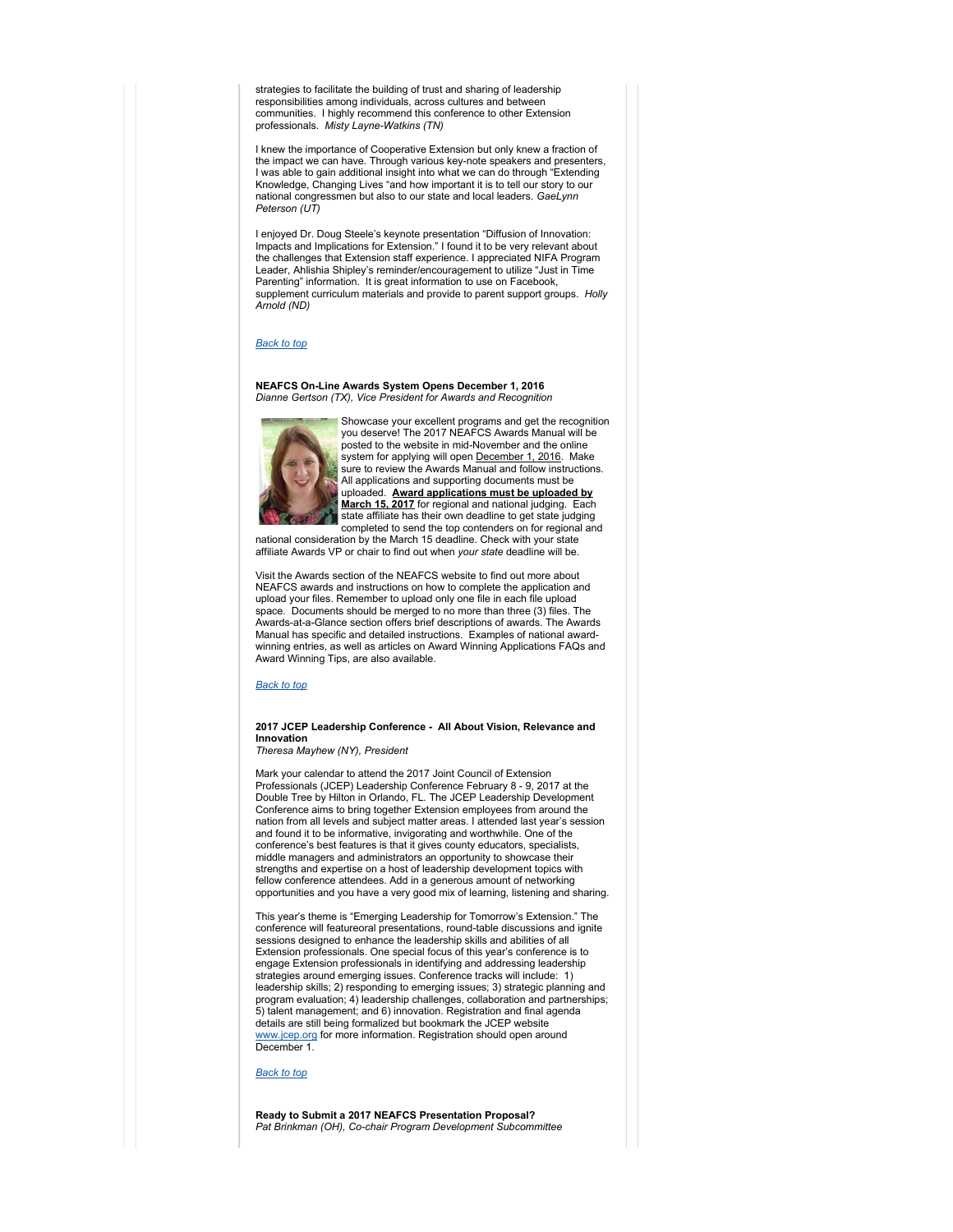

Starting December 1, you can submit your 2017 NEAFCS presentation proposal. What programs could you submit?

Our program tracks for 2017 include:

• Administration/Leadership/Community Development/Public Affairs Life Span Development: Aging, Human Development and related topics

- Child Care/Child Development
- Sustainable Living: Textiles, Clothing, Housing, Environment and related topics
- Life Member
- Financial Management
- Food Safety
- Health
- Nutrition
- Parenting Education • Technology
- 4-H and Youth Development

Ask yourself these questions when trying to develop a proposal:

- Does the program address an emerging issue, a relevant problem or a community need?
- What are the objectives or outcomes for my presentation? What will my participants learn? Will they learn a new skill, ability or knowledge?
- How was the program evaluated? What methods or tools were used? What impacts did the evaluation show?

All proposals must be research-based by including one of the following in the proposal:

- Is the program based on published research, approaches, and/or practices? Please include references in your proposal.
- If the program is a pilot or prior tested research explain the methodology.
- If you are presenting a curriculum be able to explain how it was reviewed. Did the review check for science based, effectiveness, and accuracy? By whom was it reviewed?
- Provide what evaluation tool was used and who and how the tool was validated. If it is a pilot of a new tool, compare it to similar tools.

You have 400 words to use to explain your proposal, so use them wisely. Last, but not least, ALWAYS make sure your proposal is communicated clearly using good grammar. Have one of your peers read your proposal before you submit it to make suggestions on how you can improve it.

Since our proposal process is a blind review, please make sure you eliminate any reference to your name, your team member's names, your state and your University. If your state or University is in the title or used any place in the proposal, just use the word "state" or "university" instead.

After submitting your proposal, you will have until February 15, 2017 to make changes. The last day for submitting proposals will be February 15, 2017.

Our committee is looking for proposal reviewers. All you have to do to become a reviewer for proposals is to sign-up through Sign-Up Genius. You do not have to be a member of the committee/subcommittee to be a reviewer. Look for the email or check the NEAFCS website for details on how to signup. You can learn so much about writing proposals when you review them. If you choose to review proposals they will be sent to you to review and return between March 1-17, 2017.

#### *Back to top*

#### **Hidden Icon Contest Winners and Name the NEAFCS e-News Contest**  *Theresa Mayhew (NY), President*

Twenty-four members found the ear of corn hidden in Debby Mathew's President's Charity article in last month's issue. The first three to respond were Mindy Mayes (Purdue), Chelsey Byers (University of Illinois) and Jennifer Stefancik (Purdue). Their names will be entered in the drawing to receive a free registration to Annual Session 2017 in Omaha, NE. Congratulations! I hope that the rest of you will try again! Please keep in mind that you can only "win" these monthly drawings once thereby enabling other members have a go at it! So keep your eyes peeled for the ear of corn in this issue. When you find it, email me at tom5@cornell.edu and tell me what article it's embedded in! Let's see how many members I hear from this month!

Don't forget to enter the *Name the NEAFCS e-News Contest*! We'll be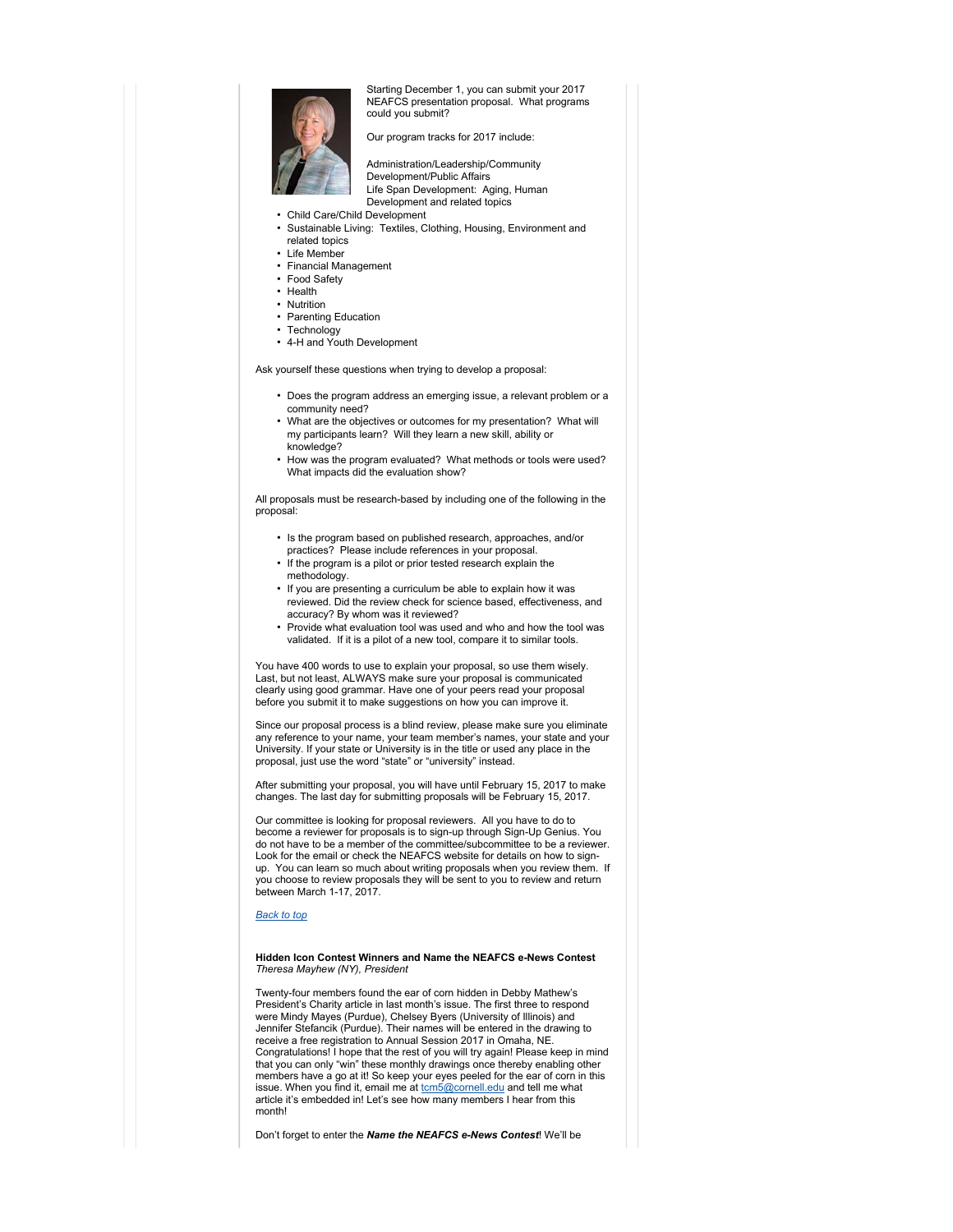taking suggested names up to *December 15*. The lucky winner of this competition will receive a free 2017 membership. Think of it as an extra w special holiday gift! Here is the link to submit your entry: **https://neafcs.memberclicks.net/index.php? option=com\_mc&view=mc&mcid=form\_226428.** 

This is a chance to tap in to your creative side and win a free membership for the coming year. I know we have some clever wordsmiths and Madison Avenue advertising types out there so I can't wait to see what you come up with! Remember you can enter more than once. The winning name will grace the January issue. Don't delay – get your *Name the NEAFCS e-News*  submission(s) in today!

#### *Back to top*

#### **Meet the Nebraska Tri-Liaisons**

*Jeanette Friesen (NE), Tri-Liaison and Nebraska Extension Educator Emeritus* 



Once Extension is part of your life, it is always a part of your life! So found out three retired Extension Educators from Nebraska when they were asked to be tri-liaisons to plan the 2017 NEAFCS Annual Session to be held in Omaha. Without hesitation, they each said "Yes!" After all, isn't that what good Extension volunteers do? And wasn't October 2017 a long way away?

The three volunteers are Marilyn Fox, Suzie Brown and Jeanette Friesen. They are co-workers from 'way back' and are each retired. They have several more things in common – they are all quilters (Suzie has her own shop!), they all love spending time with their grandchildren, and they are all good friends.<br>Because they know how to say "Yes" -- here it is only a year away from the<br>conference – you will find these three working with their planning and looking forward to meeting many of you in Omaha!

#### *Back to top*

#### **Meet the Board – NEAFCS Secretary** *Jovita Lewis (AL), Secretary*



With excitement, I am getting acclimated to my new role as NEAFCS Secretary. I am happy to serve my profession as well as the membership of this outstanding professional development association. As a native Alabamian, I matriculated through the University of Alabama in Tuscaloosa, earning a Bachelor of Science Degree in Home Economics Education in 1988 and later earned a Master of Education Administration from the University of West Alabama in Livingston in 2002.

My first introduction to Cooperative Extension was as a rural 4-H'er who excelled in the 4-H Meat Demonstration Project under the guidance of Theresa Threadgill, County Extension Agent, Sumter County, Alabama. Little did I know that my time as a 4-H'er would serve as springboard to a career with Cooperative Extension that has now spanned more than 28 years. Presently, I am employed with the Alabama Cooperative Extension System as an Extension Specialist and Coordinator of Auburn University's Expanded Food and Nutrition Education Program (EFNEP).

Serving my church and community gives me the most joy. On any given Sunday, you will find me singing in the choir, teaching Sunday School, typing the church bulletin, or welcoming visitors to God's house. My favorite past times include reading, internet surfing, cross-stitching, scrapbooking, and photography.

I am the oldest of two daughters from parents who have been married 53 years. My husband of 24 years is Wayne. We are the proud parents of two daughters. Arielle, is a sophomore at the University of Alabama, and Lauryn, a tenth grader who just received her driving permit. Oh my!

*Back to top*